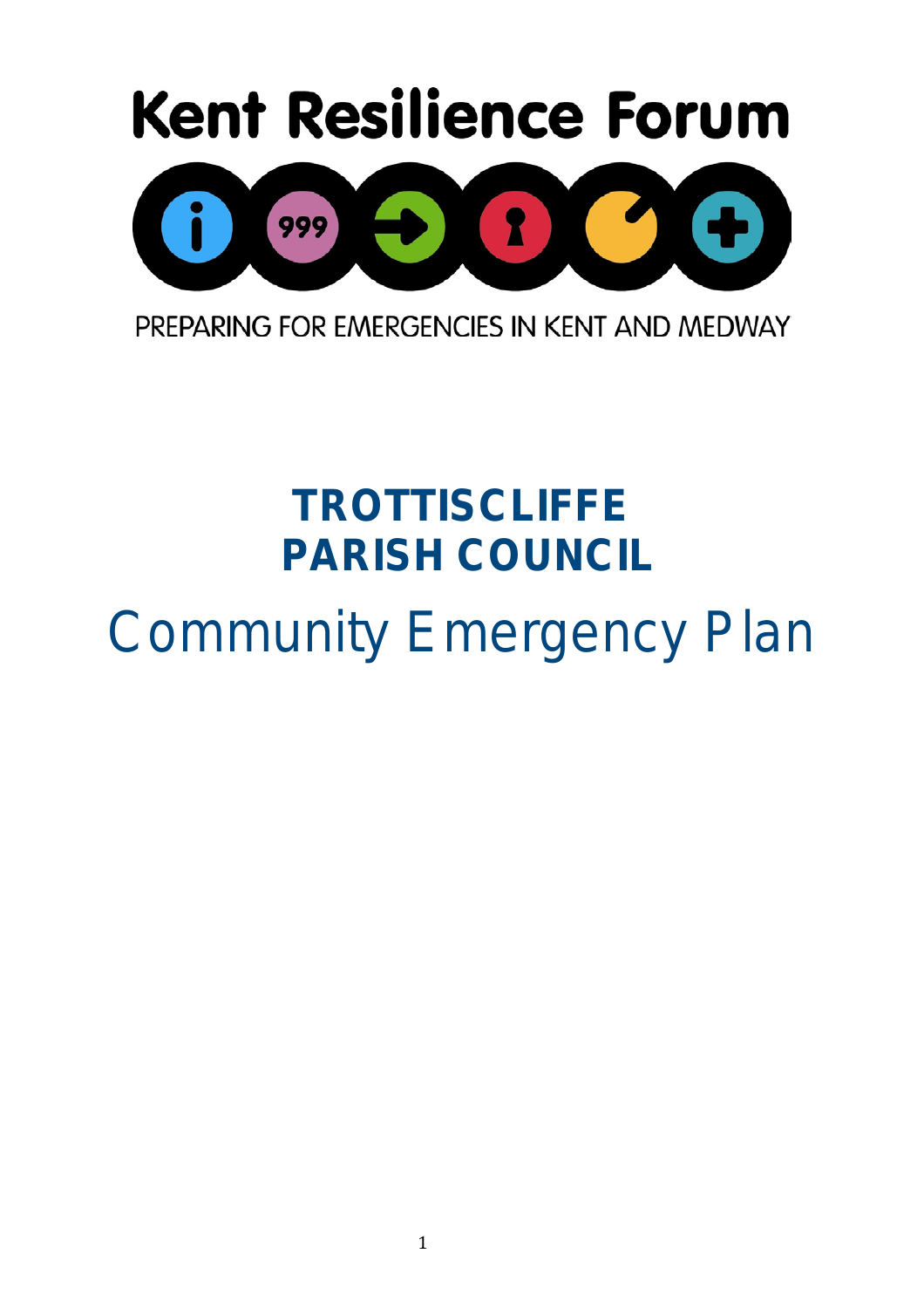## **IF YOU ARE IN IMMEDIATE DANGER CALL 999**

### **PARISH EMERGENCY PLAN DISTRIBUTION**

| <b>POSITION</b>      | <b>ORGANISATION</b>                             | <b>Copies</b>  |
|----------------------|-------------------------------------------------|----------------|
| Chairman             | <b>Trottiscliffe Parish Council</b>             |                |
| Councillors          | Trottiscliffe Parish Council – one each         | 6              |
| Parish Clerk         | <b>Trottiscliffe Parish Council</b>             |                |
| Chairman             | Trottiscliffe Village Hall Management Committee | 1              |
| Chairman             | <b>Trottiscliffe Tennis Club Committee</b>      |                |
| Vicar                | St. Peter & St Paul Church                      |                |
| Manager              | The George Inn                                  |                |
| Manager              | The Plough                                      |                |
| Headteacher          | <b>Trottiscliffe School</b>                     |                |
| Ferns                | Ferns Quarry                                    |                |
| Rob Wiles            | T&MBC Emergency Planning Officer                | 1              |
| David Cloake         | Head of Emergency Planning KCC                  | $\overline{2}$ |
|                      | <b>Environment Agency</b>                       | 1              |
|                      |                                                 |                |
| Kent Police          | West Kent Area Commander                        | 1              |
|                      |                                                 |                |
| Kent Resilience Team | Kent County Council                             | $\overline{2}$ |
|                      | Police                                          |                |
|                      | Fire                                            | 1              |
|                      | <b>Environment Agency</b>                       | 1              |
|                      | Kent Resilience Forum                           |                |
|                      |                                                 |                |
| Clerk to the Council | <b>Trottiscliffe PC</b>                         | 1              |
|                      |                                                 |                |
|                      |                                                 |                |
|                      |                                                 |                |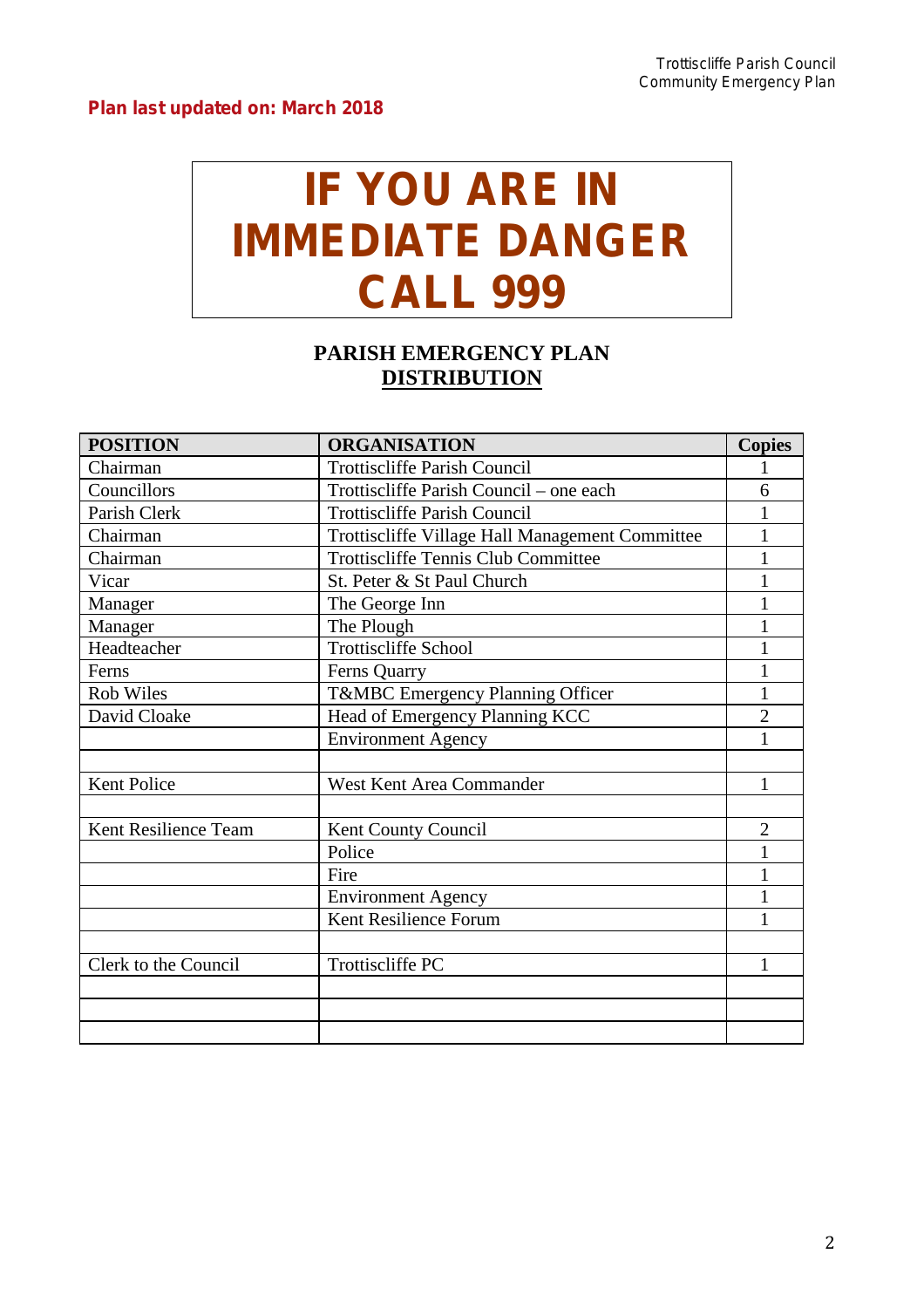### **Revision History**

| <b>Name</b>           | Date for next<br>revision | Details of<br>changes made | Changed by |
|-----------------------|---------------------------|----------------------------|------------|
| <b>Richard Wallis</b> |                           | Updated all areas          |            |
|                       |                           |                            |            |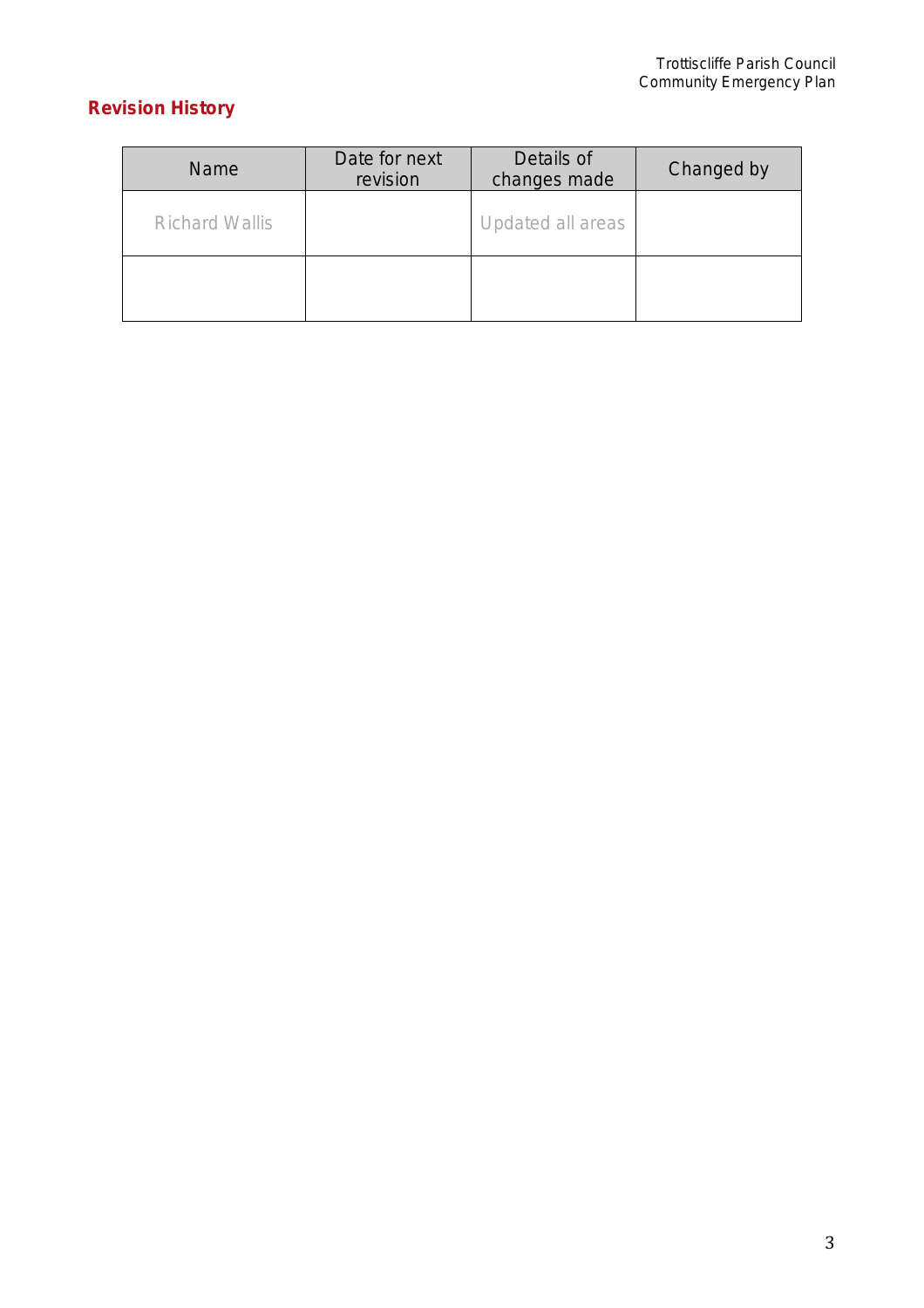### **Contents**

| <b>AIM &amp; OBJECTIVES</b>                                                                              | 5              |
|----------------------------------------------------------------------------------------------------------|----------------|
| <b>LOCAL RISK ASSESSMENT</b>                                                                             | 6              |
| <b>LOCAL SKILLS AND RESOURCES ASSESSMENT</b>                                                             | $\overline{7}$ |
| <b>KEY LOCATIONS</b>                                                                                     | 8              |
| <b>EMERGENCY CONTACT LIST</b>                                                                            | 9              |
| <b>LIST OF COMMUNITY ORGANISATIONS</b>                                                                   | 12             |
| <b>ACTIVATION TRIGGERS</b>                                                                               | 13             |
| <b>FIRST STEPS IN AN EMERGENCY</b>                                                                       | 14             |
| ACTIONS AGREED WITH LOCAL AUTHORITY<br>IN THE EVENT OF AN EVACUATION                                     | 15             |
| ALTERNATIVE ARRANGEMENTS FOR STAYING<br>IN CONTACT IF USUAL COMMUNICATIONS<br><b>HAVE BEEN DISRUPTED</b> | 18             |
| APPENDIX A. SAMPLE LOG SHEET<br><b>APPENDIX B. COMMUNITY REPONSE</b>                                     | 20             |
| <b>TEAM MEETING AGENDA</b>                                                                               | 21             |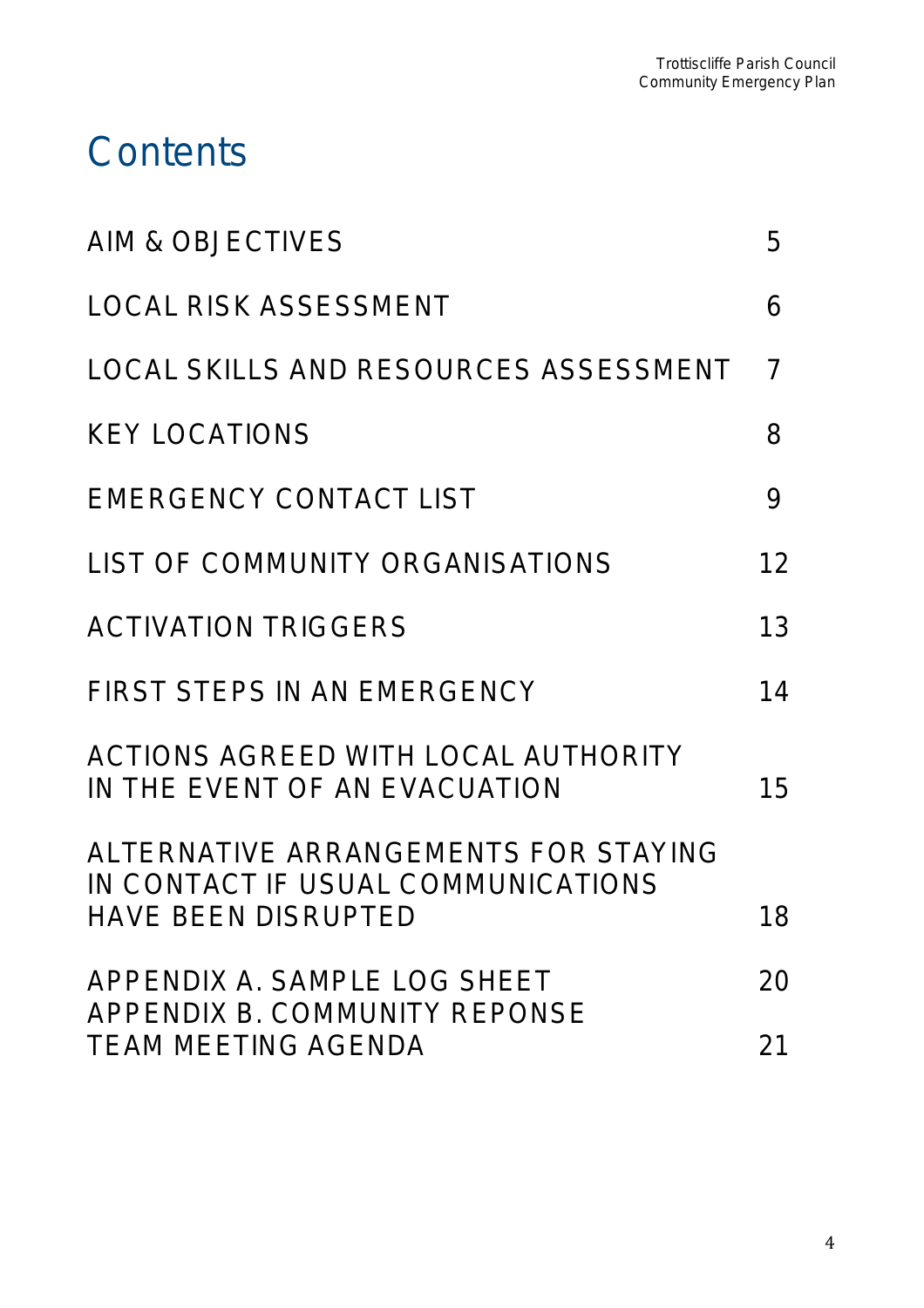# AIM & OBJECTIVES

#### **Aim**

To provide a framework that will increase the readiness and resilience within the local community. It will enable Trottiscliffe Parish Council and other community groups to support themselves when outside assistance from the emergency services or local authority is delayed or overwhelmed.

#### **Objectives**

- Identify the risks most likely to impact the community
- Identify relevant steps to mitigate and respond to emergency situations
- Identify vulnerable people/groups in the community
- Identify community resources available to assist during an emergency including people, facilities and equipment
- Provide key contact details for the Community Response Team, local volunteers, the Emergency Services and local authorities
- Describe how the plan works and how information is communicated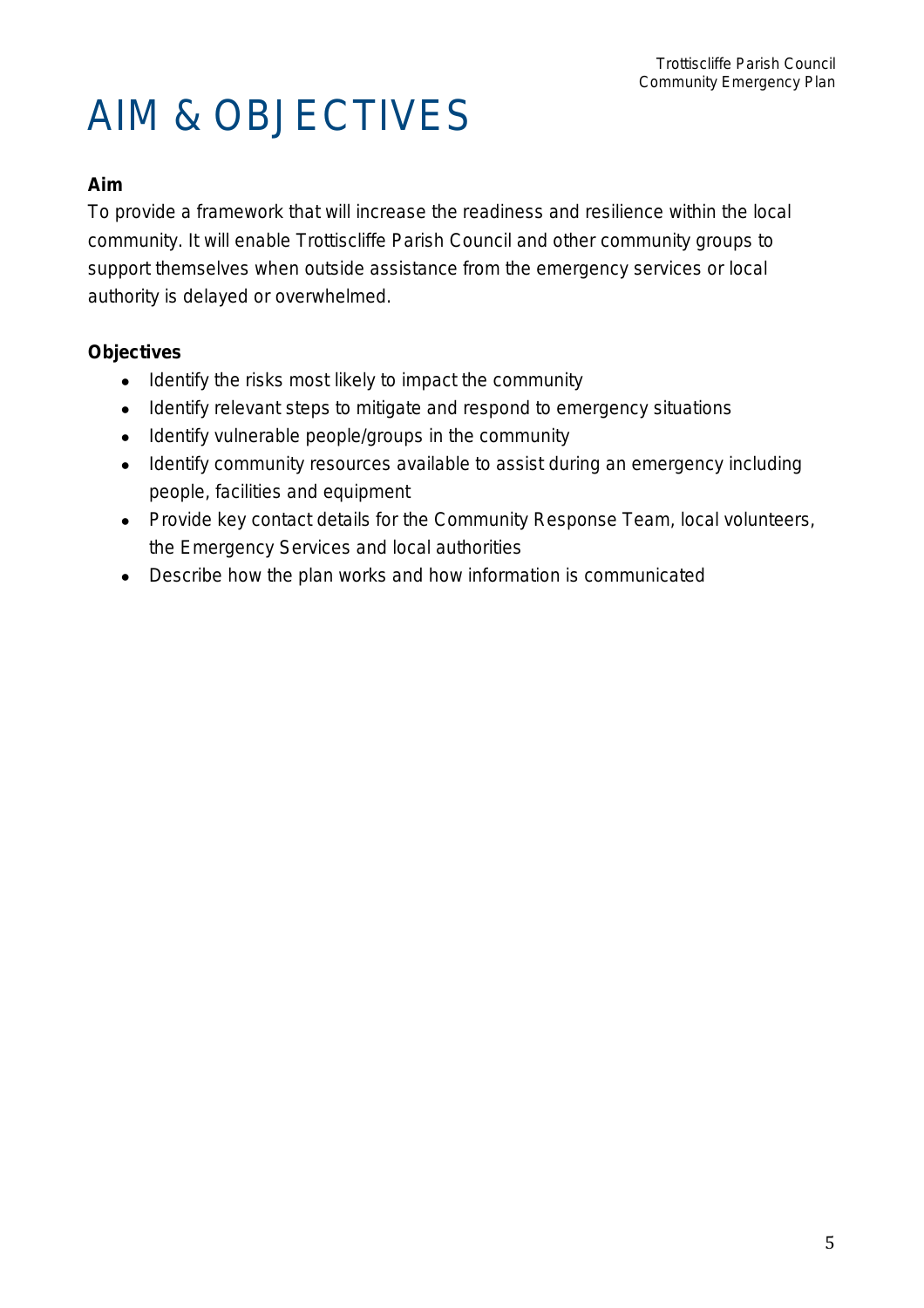# LOCAL RISK ASSESSMENT

| <b>Risks</b><br>Impact on community |                                                                                             | <b>What can Community Response</b><br>Team do to prepare?                                                                                                                                                                                   |
|-------------------------------------|---------------------------------------------------------------------------------------------|---------------------------------------------------------------------------------------------------------------------------------------------------------------------------------------------------------------------------------------------|
| Flooding                            | Flooding of local<br>streets                                                                | Work with local emergency<br>responders to see if can help<br>with distribution of flood<br>warnings and any evacuation<br>and rest centre establishment<br>required<br>Find out what flood defenses<br>exist or are planned in the<br>area |
| Sewage overflow                     | <b>Health Hazard</b><br>$\bullet$                                                           | <b>Contact with Southern Water</b><br>$\bullet$                                                                                                                                                                                             |
| <b>Air/Road Disaster</b>            | Property<br>damaged<br>access routes<br>blocked                                             | Work with local emergency<br>responders to see if can<br>help with evacuation and<br>rest centre establishment<br>required                                                                                                                  |
| Adverse weather<br>conditions       | Property<br>$\bullet$<br>damaged<br>access routes<br>blocked<br>loss of utility<br>supplies | Work with local emergency<br>$\bullet$<br>responders to see if can<br>help with evacuation and<br>rest centre establishment<br>required                                                                                                     |
| <b>Major Fire</b>                   | Fire damaging<br>$\bullet$<br>a number of<br>areas and<br>properties                        | Work with local emergency<br>$\bullet$<br>responders to see if can<br>help with evacuation and<br>rest centre establishment<br>required                                                                                                     |
| <b>Acts of Terrorism</b>            |                                                                                             | Work with local emergency<br>$\bullet$<br>responders to see if can<br>help with evacuation and<br>rest centre establishment<br>required                                                                                                     |

Refer to the Kent Community Risk Register for a county-wide assessment <http://www.keny.gov.uk/communityandlivingcommunitysafety/emergencyplanning.aspx>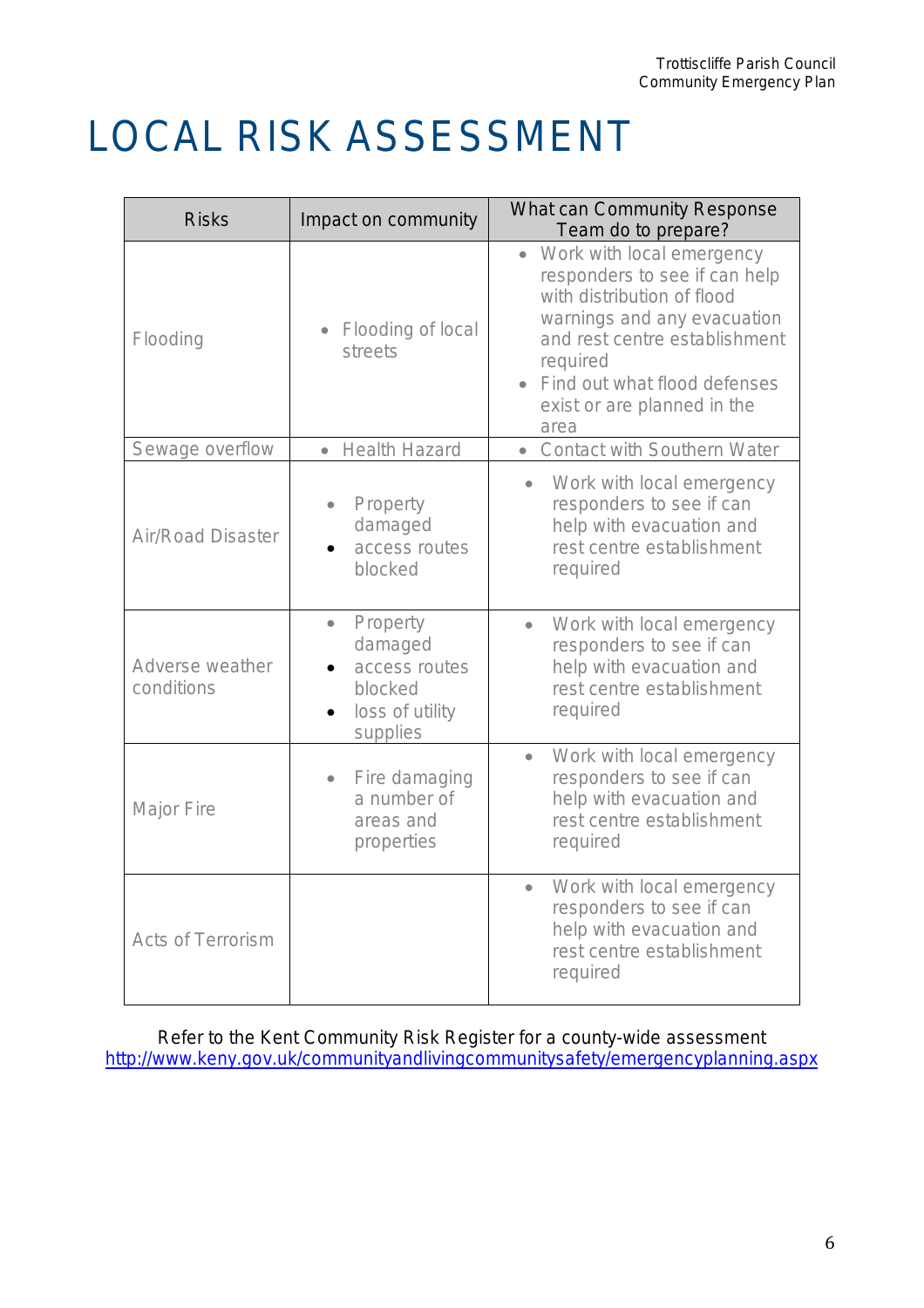## LOCAL SKILLS AND RESOURCES ASSESSMENT

| Skill/resource                               | Who?                                                                                                                  | <b>Contact details</b>                                        |
|----------------------------------------------|-----------------------------------------------------------------------------------------------------------------------|---------------------------------------------------------------|
| <b>Medical</b>                               | <b>David Thomas</b>                                                                                                   |                                                               |
| Physiotherapist                              | <b>Aaron Penna</b>                                                                                                    | 01732 823189                                                  |
| Electricians                                 | <b>Andy Payne</b><br><b>Brindle Kevin Patrick</b>                                                                     | 01732 843661 Mob: 07830456928<br>01732 820339                 |
| Ground work                                  | <b>Swanley Contractors</b><br><b>Andrew Cheek</b>                                                                     | 01732 824235                                                  |
| <b>Tree Surgeon</b>                          | <b>Four Seasons Gardners</b><br>Daniel<br><b>Broadleaf</b><br><b>KJR</b>                                              | 07943363649<br>0800 999 53 23<br>07429 903 594<br>07072127792 |
| 4x4 vehicles                                 | <b>Wrotham water Farm</b><br><b>Environmental Agency</b>                                                              | 07768 496 407                                                 |
| <b>Tractors</b>                              | <b>Wrotham water Farm</b><br><b>Betts Farm</b><br>Malcolm Gough                                                       | 07768 496 407<br>01732 823016<br>01732 822427                 |
| Tractors/trailers                            | <b>Wrotham water Farm</b>                                                                                             |                                                               |
| Trucks/burning equipment                     |                                                                                                                       |                                                               |
| Generator                                    |                                                                                                                       |                                                               |
|                                              |                                                                                                                       | 01732 845474<br>garrett_p1@sky.com                            |
| Recharging packs/inverters                   | <b>Wrotham water Farm</b><br>Ecolution                                                                                | 0845 2666 558<br>enquiries @ecolutionrenewables.com           |
| Tractors/lorries                             | <b>Addington Quarry</b>                                                                                               | 01732 870970                                                  |
| <b>Defibrillators</b><br>Located in BT Boxes | <b>Box outside Trottiscliffe</b><br><b>Village Hall</b><br><b>Inside Tennis Club</b><br>BT Box The Jet Garage,<br>A20 |                                                               |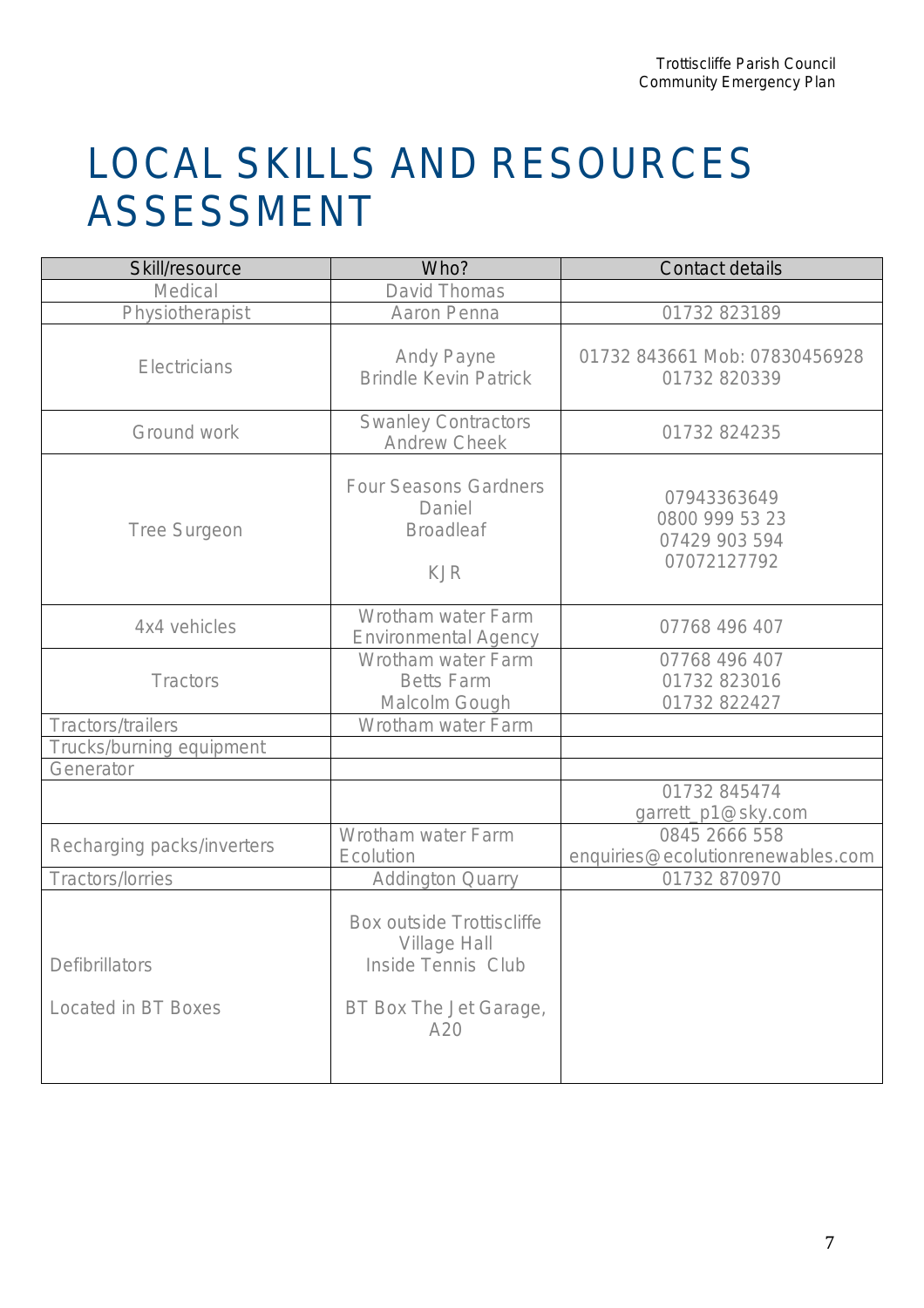## KEY LOCATIONS

| <b>Building</b>                             | Location            | Potential usage in an<br>emergency | Contact details                                                         |
|---------------------------------------------|---------------------|------------------------------------|-------------------------------------------------------------------------|
| <b>Trottiscliffe</b><br><b>Village Hall</b> | <b>School Lane</b>  | <b>Parish Emergency Centre</b>     | Tel: 01732 822090                                                       |
| <b>Trottiscliffe</b><br><b>Tennis Club</b>  | <b>Church Lane</b>  | Rest Centre/safe place             |                                                                         |
| St Peter & St<br><b>Paul Church</b>         | Church Lane         | Rest Centre/safe place             | Rev. 01732 842249 Dr Linda Shuker<br>dlshuker@aol.com<br>Churchwardens: |
| School                                      | School Lane         | Rest Centre/safe place             | 01732 822803                                                            |
| The George Inn                              | <b>Taylors Lane</b> | <b>Rest Centre/safe place</b>      | 01732 822462                                                            |
| The Plough                                  | <b>Taylors Lane</b> | Rest Centre/safe place             |                                                                         |

# LOCAL RESOURCES AVAILABLE

**1. Trottiscliffe Village Hall,** Main Hall: licensed for 120 people: chairs and tables available: heating

Kitchen: oven, fridge, storage room, WCs. Power source: gas and electric Car parking for 25 cars and further parking on recreation ground if required and landing space for helicopter

#### **2. Trottiscliffe Tennis Club**,

Licenses for ? Heating, kitchen, toilets, storage room. Power source: electricity Car parking shared with village hall.

#### **3. St Peter & St Paul Church**

Seating for 100 or more: heating, Power source:electric

#### **5. The George Inn**

Restaurant & Private Function Room Toilets, including disabled, located adjacent to Restaurant and Bar, crockery. Power source: gas and electric. Back up generator.

#### **7.**

#### **Neighbourhood Watch Co-ordinators:**

None currently.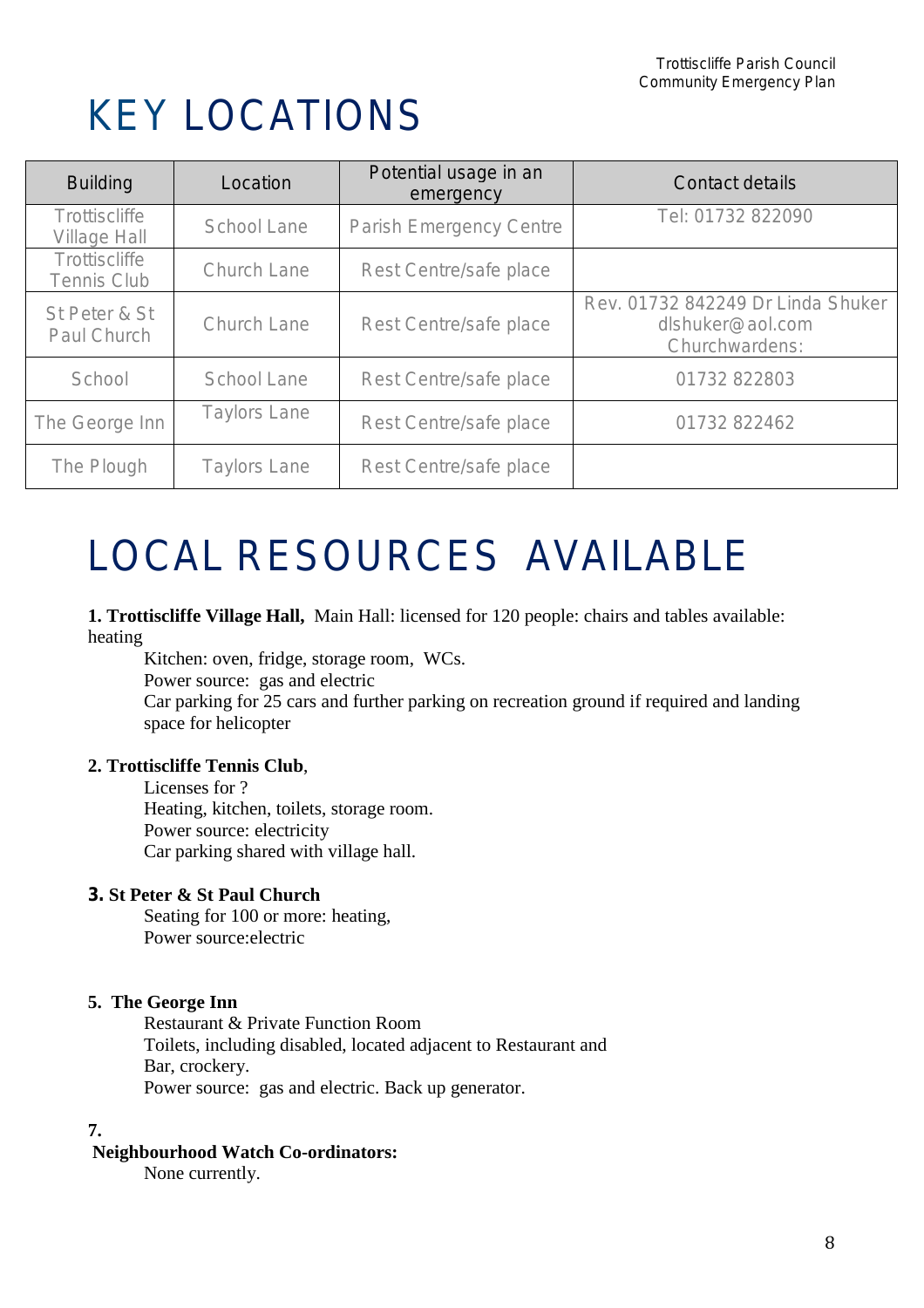## EMERGENCY CENTRAL TEAM CONTACT LIST

### **Central Emergency Team:**

| Mr. Richard Wallis             | Mr David Goodworth                    |
|--------------------------------|---------------------------------------|
| E-mail: rwallis@btinternet.com | E-mail dgoodworth@wwwfarm.net         |
| Tel: 01732 824184              | Tel: 07768 496407                     |
| 0776 7777 049                  |                                       |
|                                |                                       |
|                                |                                       |
|                                | Mrs. Louise Goldsmith                 |
|                                | 75 Hazen Road                         |
|                                | Kings Hill                            |
|                                | <b>West Malling</b>                   |
|                                | <b>ME19 4JU</b>                       |
|                                | Email: addington.parish@btintenet.com |
|                                | Office: 01732 844832                  |
|                                | M: 07900 693572                       |

### **Central Emergency Headquarters:**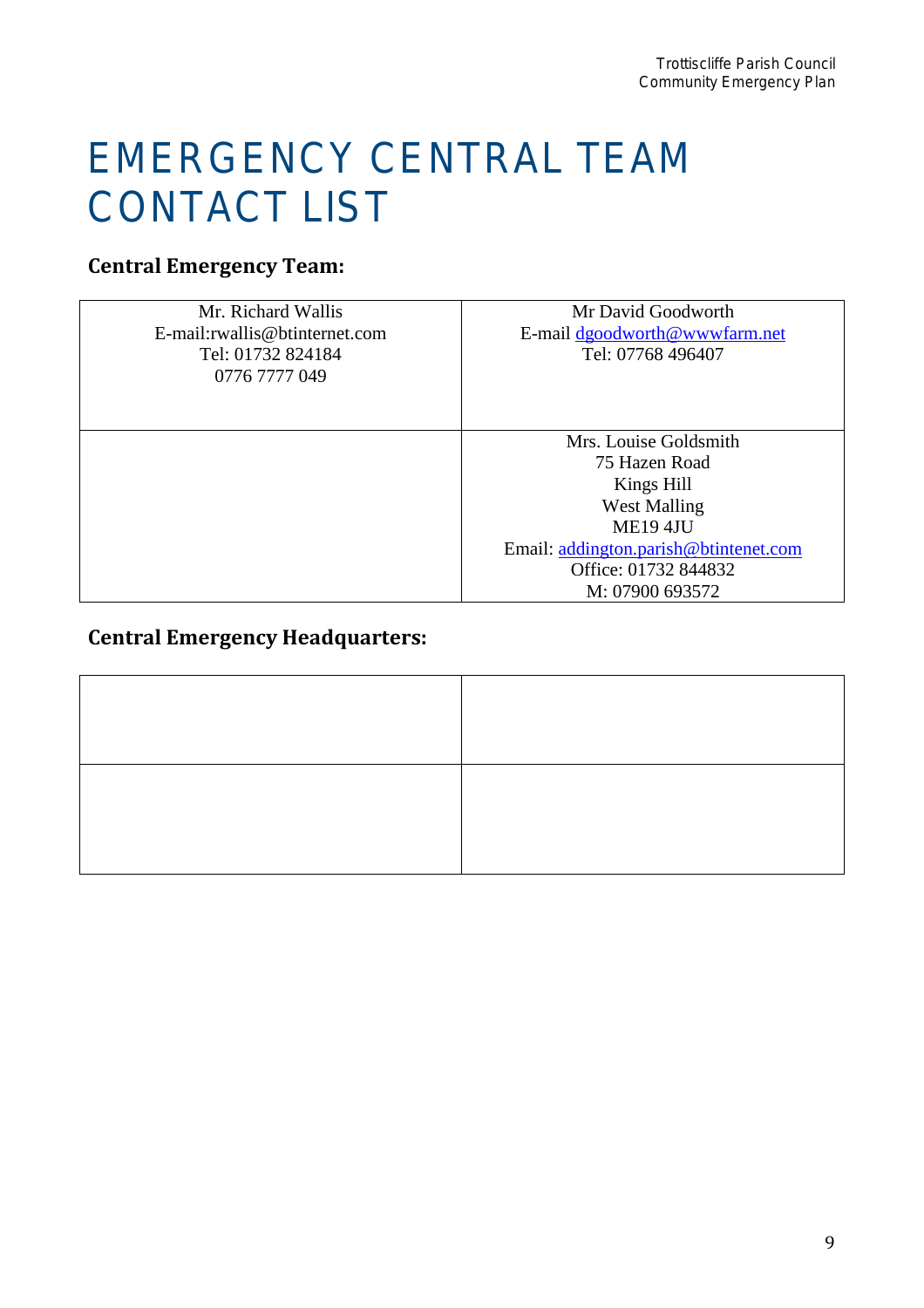| <b>CONTACT</b>                                                                                                                            | <b>OFFICE</b>                                                   | <b>ALTERNATIVE</b>                                 | <b>CONTACT</b>                          |
|-------------------------------------------------------------------------------------------------------------------------------------------|-----------------------------------------------------------------|----------------------------------------------------|-----------------------------------------|
| <b>TONBRIDGE &amp; MALLING</b>                                                                                                            |                                                                 |                                                    |                                         |
| Council Offices, T&MBC<br>customer.services@tmbc.gov.uk                                                                                   | 01732 844522                                                    |                                                    | 01732 876298mmunity Emergency Plan      |
| <b>Kent Resilience Team</b>                                                                                                               |                                                                 |                                                    |                                         |
| County Hall, Maidstone<br>county.hall@kent.gov.uk<br>Duty Officer (available 24 hrs)<br><b>KCC Contact Centre</b><br>Kent Resilience Team | 0300 333 5540<br>03000 414 999<br>03000 414 141<br>01622 212409 | 08458 247247                                       | Text relay 18001                        |
| <b>ADJACENT PARISHES</b>                                                                                                                  |                                                                 | Clerk                                              | Chairman                                |
| <b>Birling</b><br>jenny.grimmett@birling.net                                                                                              | 01732 840345                                                    | <b>Jenny Grimmett</b><br>01732 840345              | <b>Jacquie Westwood</b><br>01732 848192 |
| <b>Borough Green</b><br>bgpc@lineone.net                                                                                                  |                                                                 | <b>Mrs Damiral</b><br>01732 884159<br>07791 349423 | <b>Mike Taylor</b><br>01732 882880      |
| Mereworth<br>gill.kirby@talktalk.net                                                                                                      |                                                                 | <b>Gill Kirby</b>                                  | <b>Jon Regan</b>                        |
|                                                                                                                                           |                                                                 | 01732 846192                                       | 01622 814467                            |
| Offham<br>offhampc@hotmail.co.uk                                                                                                          |                                                                 | <b>Linda Mackie</b>                                | <b>Mr Stretton</b>                      |
|                                                                                                                                           |                                                                 | 01732 521303                                       |                                         |
| Ryarsh<br>ryarshparishcouncil@sky.com                                                                                                     |                                                                 | <b>Linda Mackie</b>                                | <b>Mr Storey</b><br>01732 875580        |
|                                                                                                                                           |                                                                 | 01732 521303                                       |                                         |
| Addington<br>addingtonpc@btinternet.com                                                                                                   |                                                                 | <b>Louise Goldsmith</b><br>01732 844832            | <b>Mr Wallis</b><br>01732               |
| <b>West Malling</b><br>carole.wmpc@btconnect.com                                                                                          | 01732 870872                                                    | Carole D'Silva                                     | <b>Mrs Dean</b><br>01732 843119         |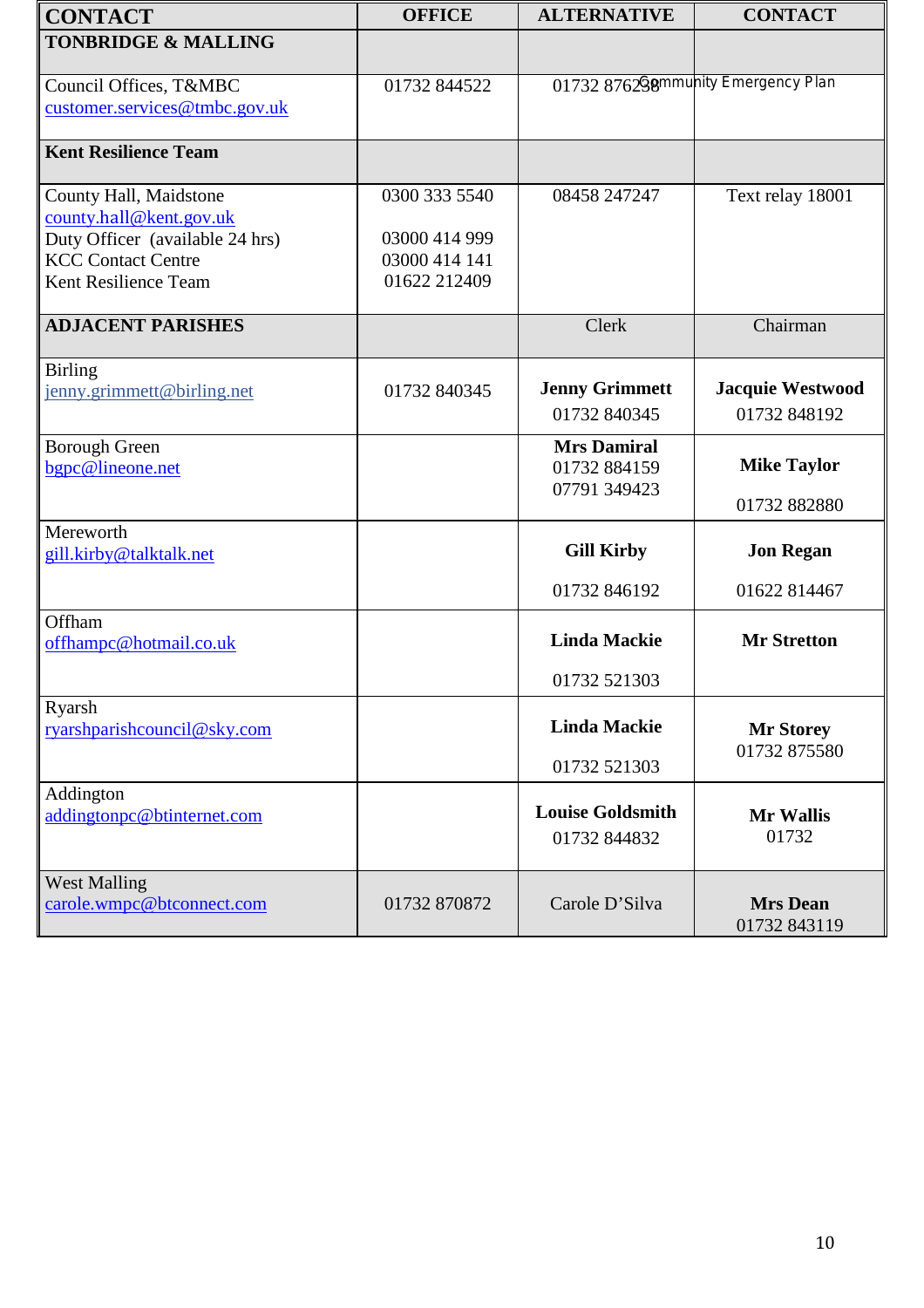| <b>Other Bodies</b>                       |                 |                    |                      |
|-------------------------------------------|-----------------|--------------------|----------------------|
|                                           |                 |                    |                      |
| <b>CONTACT</b>                            | <b>OFFICE</b>   | <b>ALTERNATIVE</b> | <b>CONTACT</b>       |
|                                           |                 |                    |                      |
| <b>POLICE</b>                             | <b>Twitter:</b> | 999 emergencies    |                      |
| enquiries@kent.pnn.police.uk              | @kent_police    | 101 non emergency  |                      |
| Tonbridge Police Station                  | 01732 771055    | Via 101            | Via 999              |
| <b>PCSO</b> Laura Bullen                  | 07772 226006    | non emergency      |                      |
| <b>FIRE SERVICE</b>                       |                 |                    |                      |
| Tonbridge - District Fire Safety Office   | 01732 369429    | 01732 771781       | Via 999              |
| Headquarters                              | 01622 692121    |                    | Twitter:             |
|                                           |                 |                    | @kentfirerescue      |
| <b>AMBULANCE SERVICE</b>                  |                 |                    |                      |
| <b>Ambulance Control</b>                  | 01622 747010    |                    |                      |
| <b>South East Coast Ambulance Service</b> | 03001 230999    | 01737 353333       | Via 999              |
| <b>Emergency Planning Officer</b>         | 01843 823107    |                    |                      |
| <b>ENVIRONMENT AGENCY</b>                 |                 |                    |                      |
| Kent Office, Addington                    | 0370 850 6506   |                    |                      |
| <b>Emergency Hotline</b>                  | 0800 80 70 60   |                    |                      |
| EA 'Floodline'                            | 0845 988 1188   |                    |                      |
| Flood Warning Duty Officer                | 01622 221321    |                    | Sandbags             |
| Kent Area Incident Room                   | 08458 247247    |                    | 08458 247247         |
| <b>UTILITY COMPANIES</b>                  |                 |                    |                      |
| <b>Transco Gas Emergencies</b>            | 0800 111 999    |                    |                      |
| EDF (Emergency)                           | 0800 783 8866   | 0800 404090        |                      |
|                                           |                 | National Grid      |                      |
|                                           |                 | Emergency          |                      |
| South East Water (Emergency)              | 0845 602 1724   | 0845 850 6060      | 0333 000 0002 (leak) |
| Southern Water (Emergency)                | 0845 278 0845   |                    |                      |
| BT (re faults)                            | 0800 800        | 0800 800 154(Bus.) |                      |
|                                           | 151(Res.)       |                    |                      |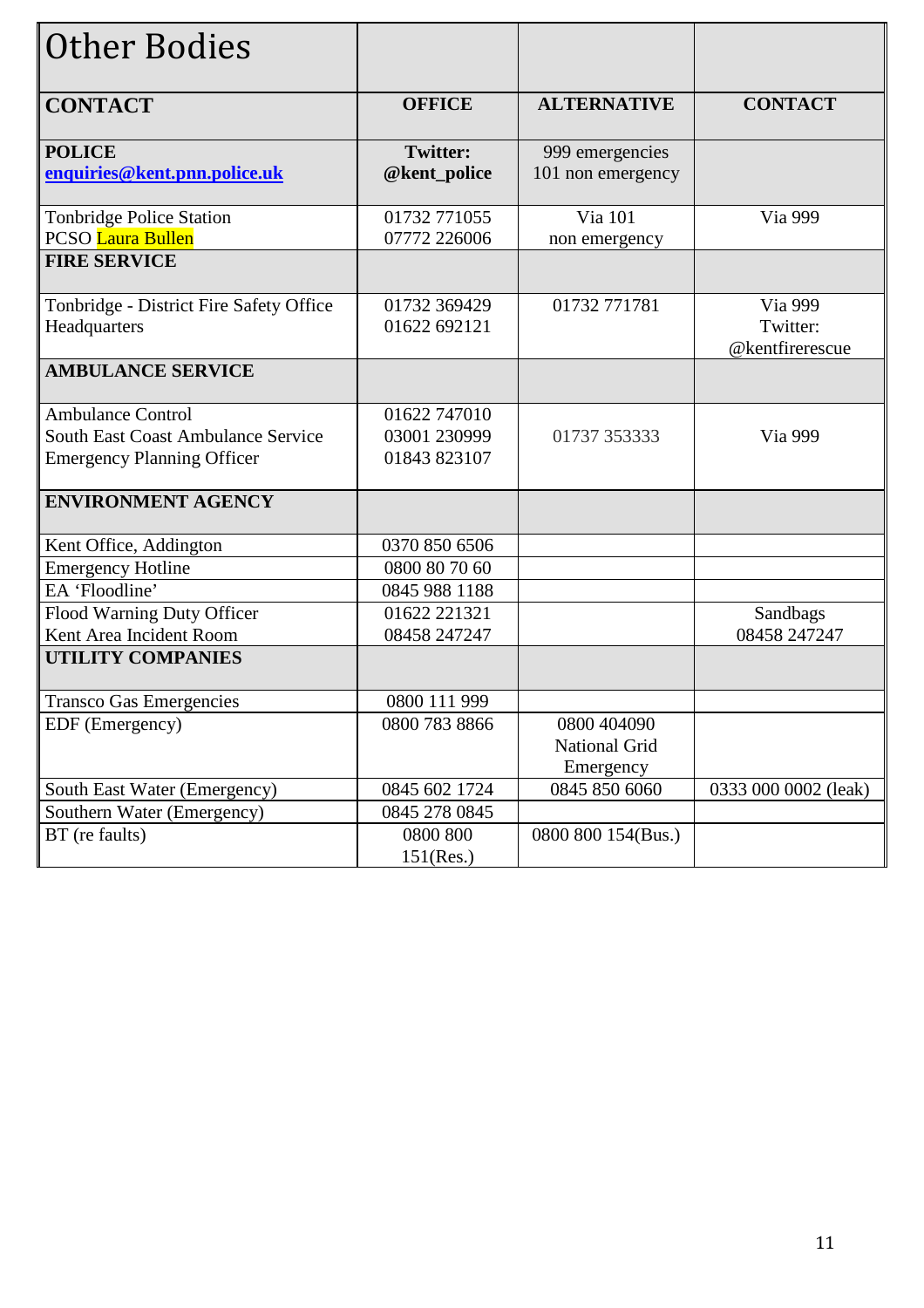## LIST OF COMMUNITY ORGANISATIONS

That may be helpful in identifying vulnerable people or communities in an emergency

Trottiscliffe Tennis Club

Trottiscliffe Primary School

Church Council

Strummers John Fahy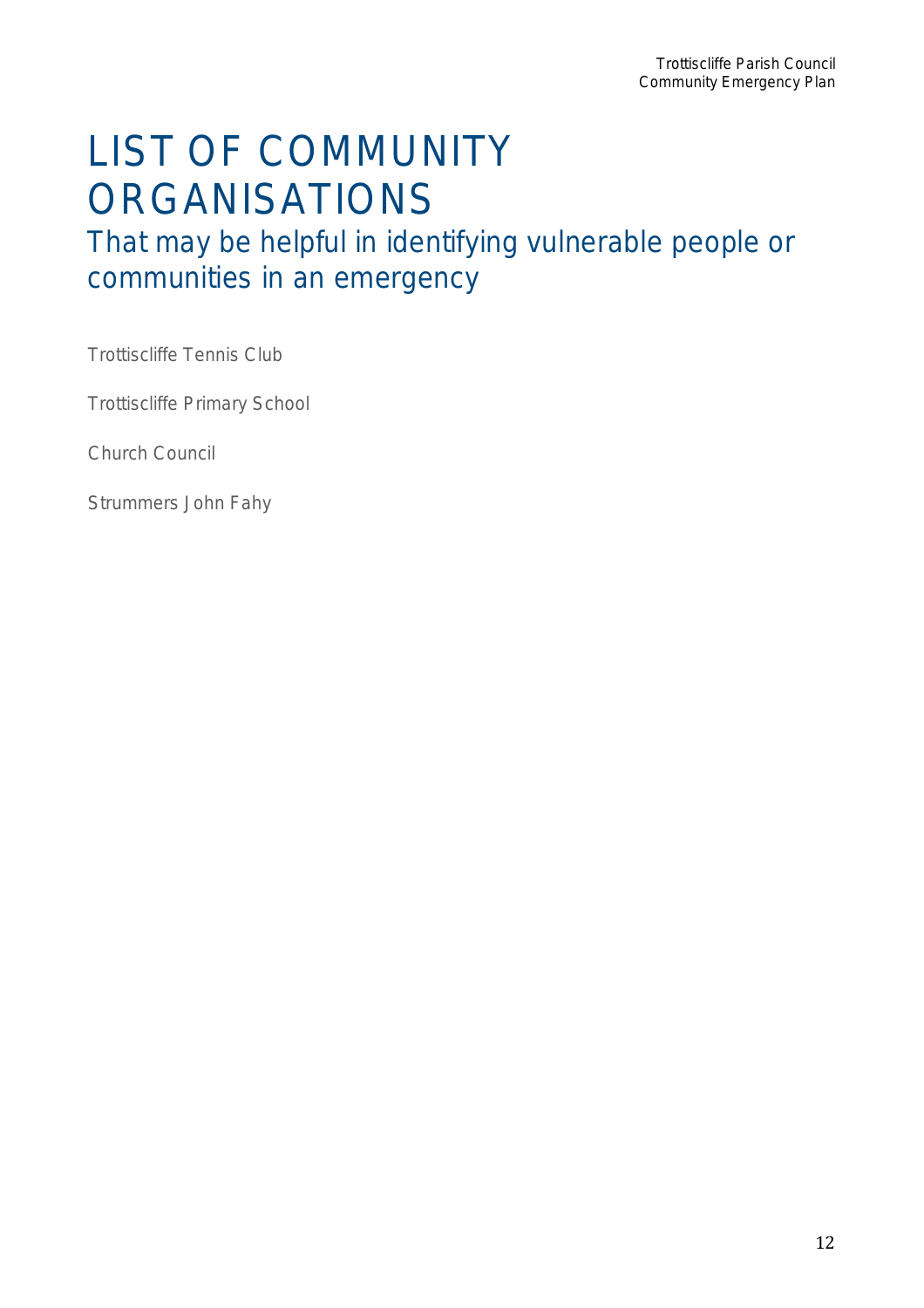# ACTIVATION TRIGGERS

#### **1. Aim and Objectives**

The aim of the Trottiscliffe Parish Emergency Plan is to make optimum use of the resources immediately available within the community in the event of a major emergency occurring. Its objectives are:-

- To provide self-help to the local community in the event of a major emergency
- To provide, through local knowledge and contacts, assistance to other agencies responding to such an emergency.

#### **2. Activation and Alerting**

In the event of a potential or actual emergency arising within the parish, any member becoming aware of the incident should :-

- 1. As necessary, telephone the emergency services, if their response is needed urgently and there is a possibility that they may not yet be aware.
- 2. Telephone the Chairman of the Parish Council or Deputies as in Section 1 to inform them of the situation.
- 3. Telephone Tonbridge & Malling Borough Council, informing the Switchboard Operator 01732 876002 or Out-of-Hours Duty Officer 01732 844522 that the call concerns an emergency in the Addington area.
- 4. Telephone other local contacts, as appropriate to the nature of the incident and the parish response required.
- 5. Remain available as a point of contact to relay information as appropriate, until relieved or until the conclusion of the emergency (if of short duration).

#### **3. Action**

Of particular value to Tonbridge & Malling Borough Council and the emergency services will be accurate and up-to-the-minute information on such matters as :-

- The nature of the incident e.g. a major road traffic accident, rail or air crash, fire, flooding, release of pollution/toxic materials, building collapse, etc.
- The precise location of an incident (a map reference would be helpful).
- The best access roads to use (and whether they can accept two-way working of large vehicles - and also information on any roads which may be closed/ blocked or otherwise impassable.
- The (approximate) number of casualties or persons at risk (and their locations).
- The emergency or other services which may be required in response to the incident.
- Any particular known hazards which might need to be taken into consideration.

#### **Remember CHALET**

**C**asualties – approximate number

**H**azards – present and potential

**A**ccess – routes, problems etc.

**L**ocation – specific location of the incident

**E**mergency services – on scene/required

**T**ype of incident – e.g. flooding, road or rail crash etc.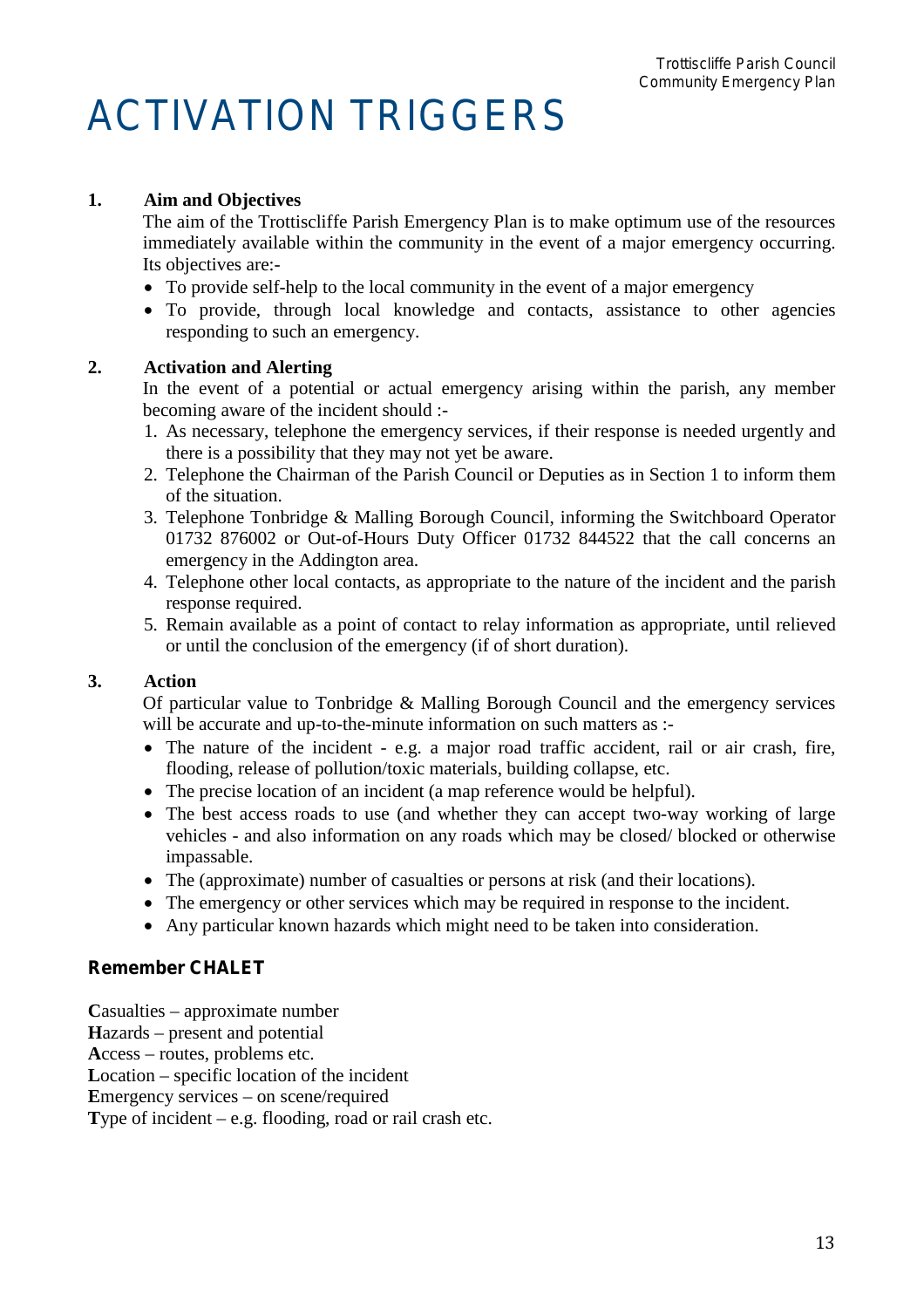# FIRST STEPS IN AN EMERGENCY

|                | <b>Actions</b>                                                                                                                                                                                                                                                                                                                                               | <b>Complete</b> |
|----------------|--------------------------------------------------------------------------------------------------------------------------------------------------------------------------------------------------------------------------------------------------------------------------------------------------------------------------------------------------------------|-----------------|
| 1              | Call 999 (if necessary) and follow any advice given.<br><b>Alternatively Call111</b>                                                                                                                                                                                                                                                                         |                 |
| 2              | Ensure you are in no immediate danger                                                                                                                                                                                                                                                                                                                        |                 |
| 3              | Start writing a log containing any decisions you made and who you<br>spoke to/what was said.                                                                                                                                                                                                                                                                 |                 |
| 4              | Contact District/Borough Council (Emergency Planning) for advice                                                                                                                                                                                                                                                                                             |                 |
| 5              | Contact the Community Response Team and meet to discuss the<br>situation. Consider inviting other key personnel (including local<br>emergency responder representatives if possible). Use first meeting<br>agenda.                                                                                                                                           |                 |
| 6              | Contact other members of the Community that need to be alerted:<br>- Those specifically under threat<br>- The Parish Council via the Parish Clerk<br>- Volunteers and key holders that may be needed<br>(Contact initially may be to inform them of the emergency or inform<br>them of current Emergency Service advice regarding any action to be<br>taken) |                 |
| $\overline{7}$ | Agree actions and ensure each member of the Community Response<br>Team (and volunteers) know what they are doing                                                                                                                                                                                                                                             |                 |
| 8              | Meet regularly to see how the situation is developing, actions are<br>progressing and whether you need to reprioritise tasks or move<br>resources around.                                                                                                                                                                                                    |                 |
| 9              | Once the immediate actions have been completed and the situations<br>starts to improve, start thinking about the recovery phase and the role<br>the Community Response Team can play in helping the community<br>return back to their day-to-day life.                                                                                                       |                 |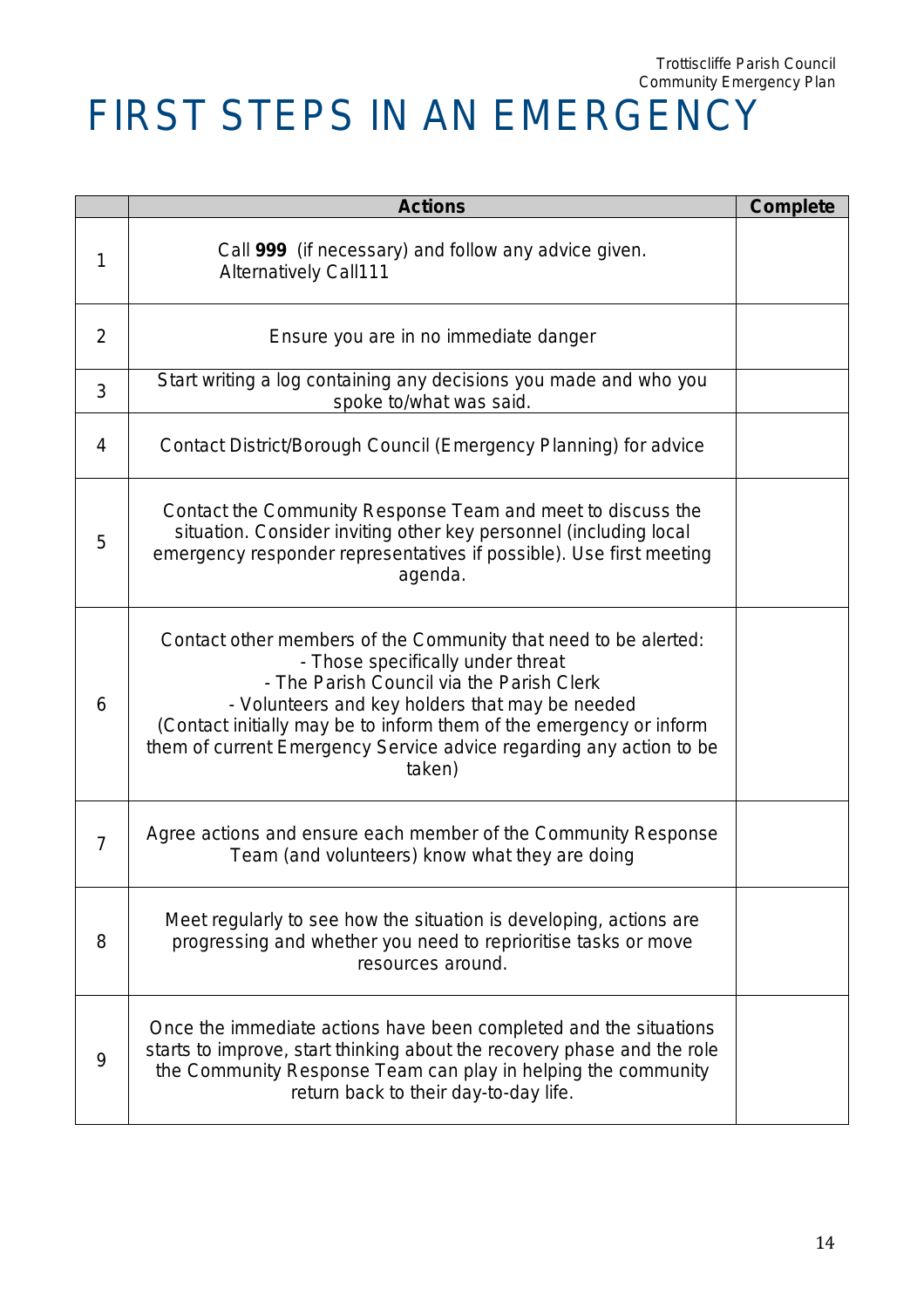# OUTLINE RESPONSIBILITIES

### **Tonbridge & Malling Borough Council**

- 1. To provide a point of contact to receive alerts and warnings.
- 2. To set up and staff a District Emergency Centre (DEC).
- 3. To alert District Council Departments and other authorities as appropriate.
- 4. To collect information and assess requirements.
- 5. To establish and staff a Forward Emergency Control (FEC) if required.
- 6. To provide and deploy resources as appropriate.
- 7. To establish a system for disseminating information to the public the early stages usually in cooperation with the Police.
- 8. To establish liaison with other services and organisations as necessary.
- 9. To liaise with the County Council for the supply of additional resources.
- 10. To arrange alternative or transit accommodation for the homeless.
- 11. To arrange transport for the homeless.
- 12. To provide food and feeding facilities if necessary.
- 13. To provide emergency sanitation, clothing and other welfare items where necessary.
- 14. To arrange for the re-housing of families as required.
- 15. To arrange inspection and emergency repairs to property/premises local authority and other housing.
- 16. To arrange full repairs to local authority premises.
- 17. To clear debris and restore roadways.
- 18. To implement environmental health measures.
- 19. Where appropriate and if requested, to assist, through the provision of services and resources, in the establishment, operation and close-down of designated temporary mortuary accommodation.
- 20. To maintain financial records of their expenditure and make arrangements for funding.
- 21. To cater for and where necessary accommodate local authority operational and service staff.
- 22. To provide a basis for deployment of volunteers as appropriate.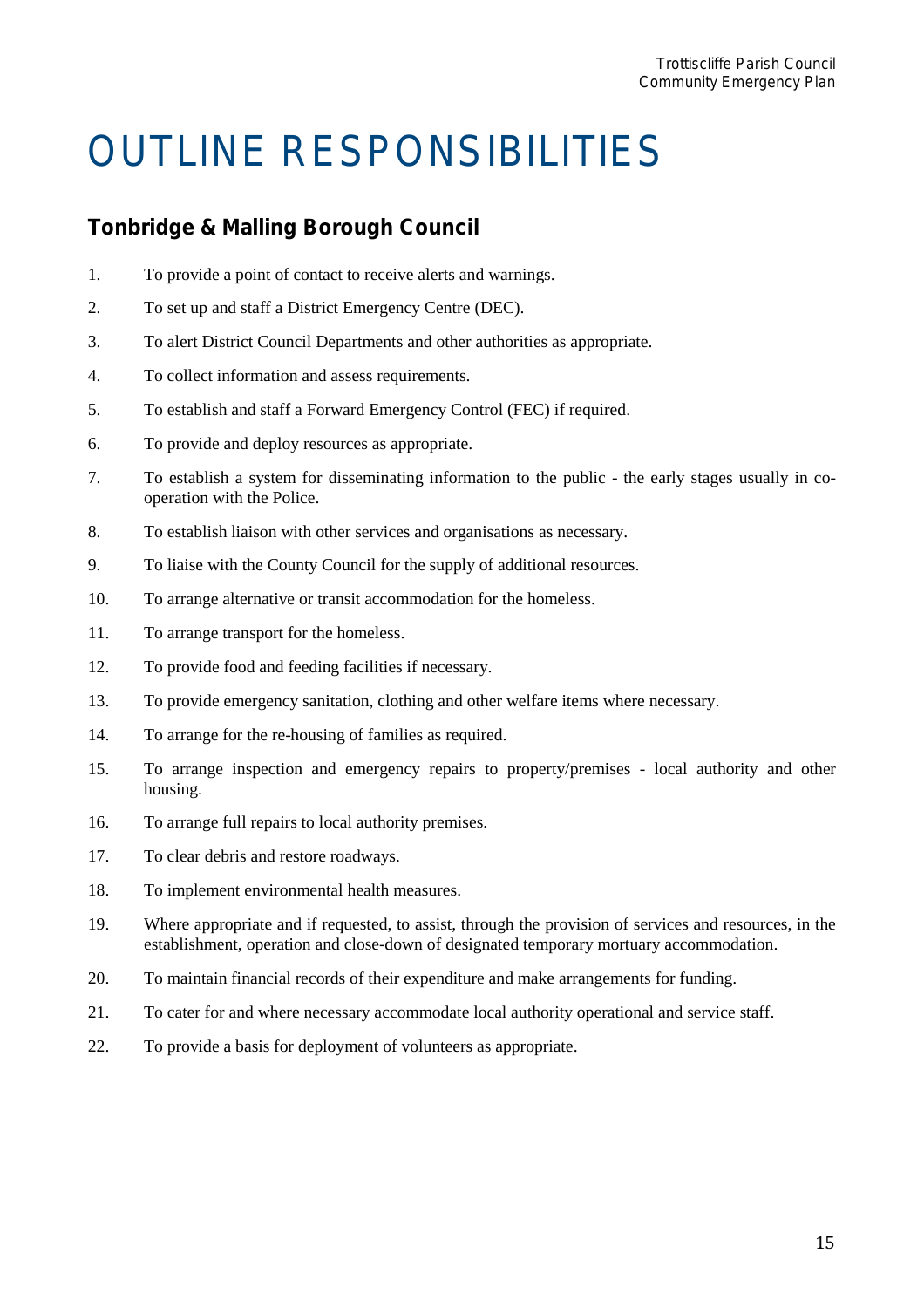### **Kent County Council**

- 1. To provide a point of contact to receive alerts and warnings.
- 2. To appoint a County Emergency Co-ordinator who will ensure the proper management and direction of County activities.
- 3. To alert, or inform, as appropriate, county council departments, district councils, other county councils, voluntary organisations and other organisations involved or likely to become involved in an emergency.
- 4. To determine when the CEC is to be activated, and to set up and staff it and any other crisis management systems to manage the County Council's response.
- 5. To take overall responsibility for co-ordination when more than one district council is involved, or when any one district council is unable to cope.
- 6. To support district councils with county council resources.
- 7. To arrange for additional resources for use by the county council and/or district councils.
- 8. To maintain financial records of County Council expenditure and make arrangements for funding.
- 9. To liaise with appropriate lead government departments.
- 10. To establish links with the appropriate level of administration in other countries when involved in bi-national or multi-national emergencies.
- 11. To provide liaison officers to attend other emergency centres or incident sites.
- 12. To implement specific emergency plans as required.
- 13. To establish a system for disseminating information to the public, particularly when affected by a nuclear emergency. Usually in co-operation with the police in the early stages.
- 14. To arrange for Military Aid to the Civil Community in the County.
- 15. To arrange for appropriate scientific advice as required.
- 16. To co-ordinate the voluntary sector response via the Kent Voluntary Sector Emergency Group (KVSEG).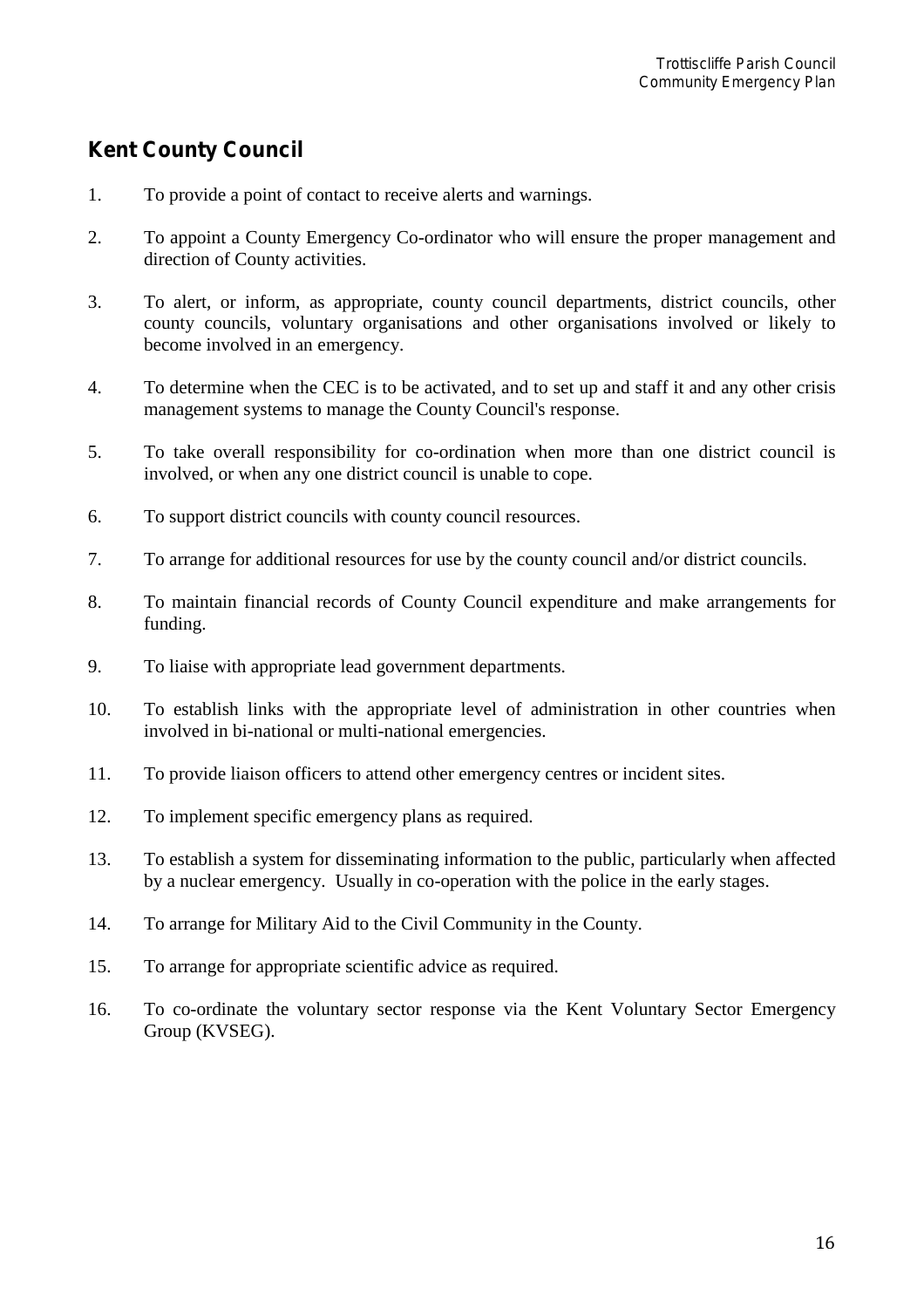### **Environment Agency**

#### **Agency Role**

The Agency has responsibility throughout England and Wales for:

- The management and regulation of the water environment, including abstraction licensing, pollution control, flood warning and flood defence.
- Controlling industrial pollution, particularly at nuclear, oil and chemical sites and major industrial processes.
- Regulating the transport and disposal of wastes.

#### **Incident Response**

The Agency will attend all incidents posing a significant or potentially significant environmental impact, or, in specific circumstances, posing a threat to human health. It will take appropriate action to prevent or mitigate the effects of such incidents and should always be informed of them as soon as possible. These might involve pollution of controlled waters, unauthorised disposal of waste (including fly tipping), accidents with radioactive substances, chemicals or major industrial processes, flooding, drought and low river flows, fish kills and poaching.

The Agency will work with the Fire Brigade to minimise the threat to the environment caused by chemical spills and contaminated fire-water run-off and warn appropriate parties who may be affected by the associated dangers. It will also investigate the causes for possible legal action.

According to the seriousness of the incident, an Agency officer will attend as soon as possible following receipt of a report within a maximum of two hours during normal office hours and within four hours outside office hours. However, these are maximum times and every effort will be made to attend as quickly as possible.

#### **Emergency Contact**

The Agency operates a 24-hour service from Worthing for reporting incidents and **will usually be alerted by the emergency services or the local authority**. The public throughout England and Wales can report pollution incidents on the national reporting number 0800 807060.

#### **Area of Responsibility**

The Southern Region of the Agency has responsibility for Kent, East Sussex, West Sussex, the Isle of Wight and most of Hampshire. Close co-operation is maintained with neighbouring regions for incidents occurring on or close to regional boundaries.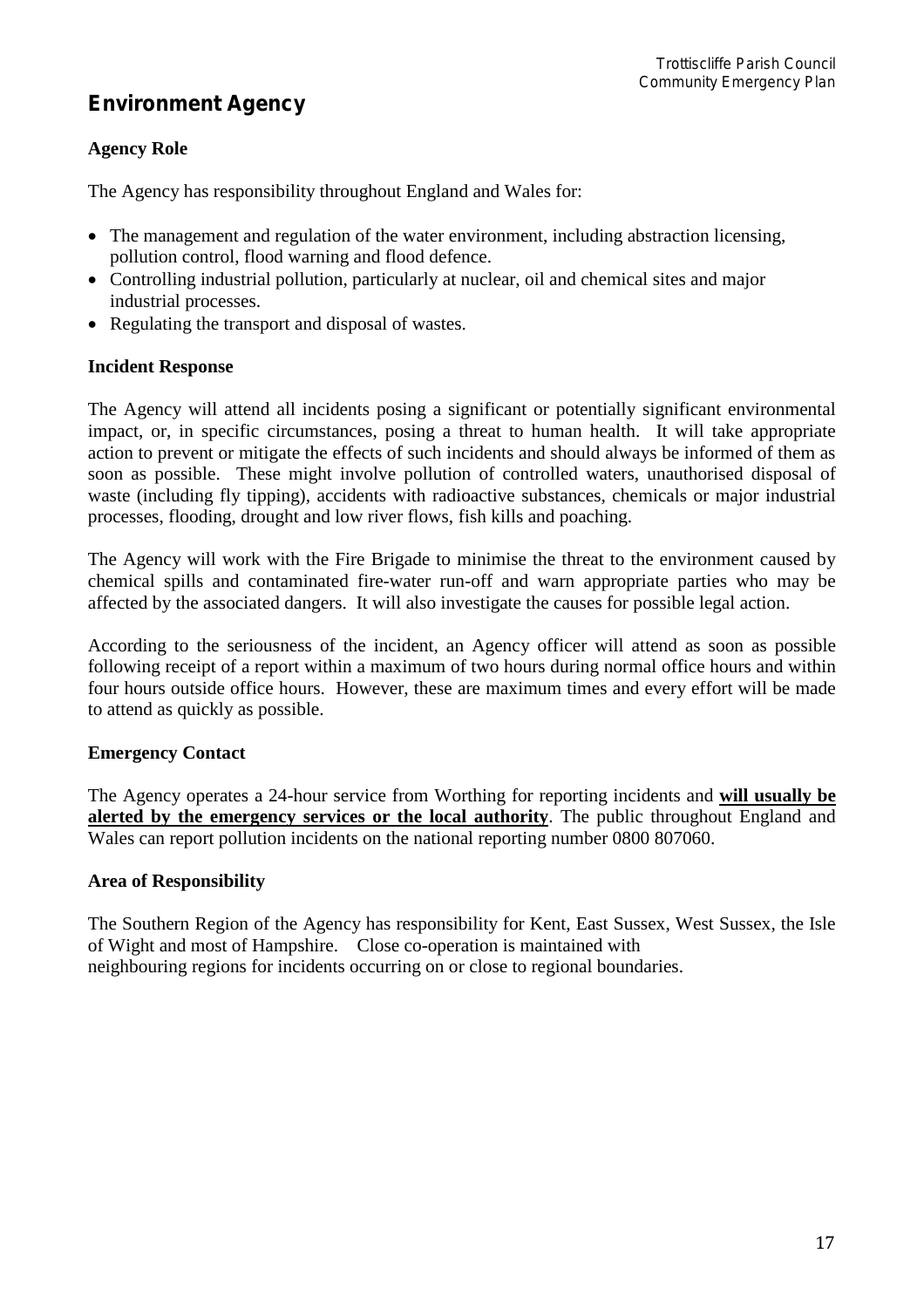## ALTERNATIVE ARRANGEMENTS FOR STAYING IN CONTACT IF USUAL COMMUNICATIONS HAVE BEEN DISRUPTED

*Public Communication*

| ype        | Where available                                                                                             |
|------------|-------------------------------------------------------------------------------------------------------------|
| Written    | The Pilgrim and the team of distributors could be called on to<br>hand deliver information sheets. Contact: |
| Verbal     | Door knocking                                                                                               |
| Visual     | <b>Posters on Noticeboards</b>                                                                              |
| Electronic | Website<br><b>Whats App</b>                                                                                 |

#### **Communication with Emergency Responders**

| ype           | Where available         |  |  |
|---------------|-------------------------|--|--|
| Written       | Email updates           |  |  |
| Verbal        | Telephone, face to face |  |  |
| <b>Visual</b> | Face to face            |  |  |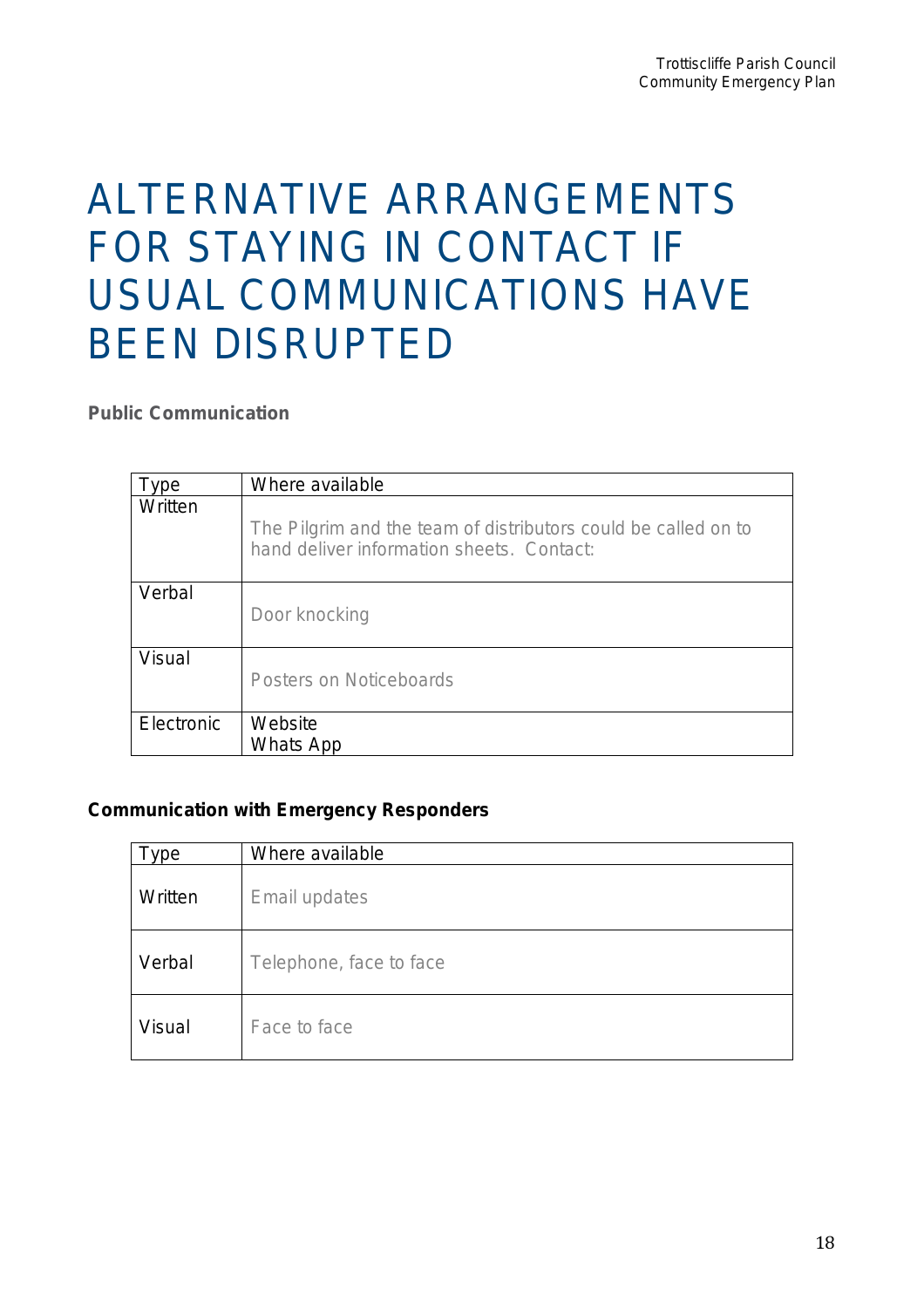### APPENDIX

Appendix A: Sample log sheet

Appendix B: Community Response Team – First Meeting Agenda

Appendix C: Map (to be included)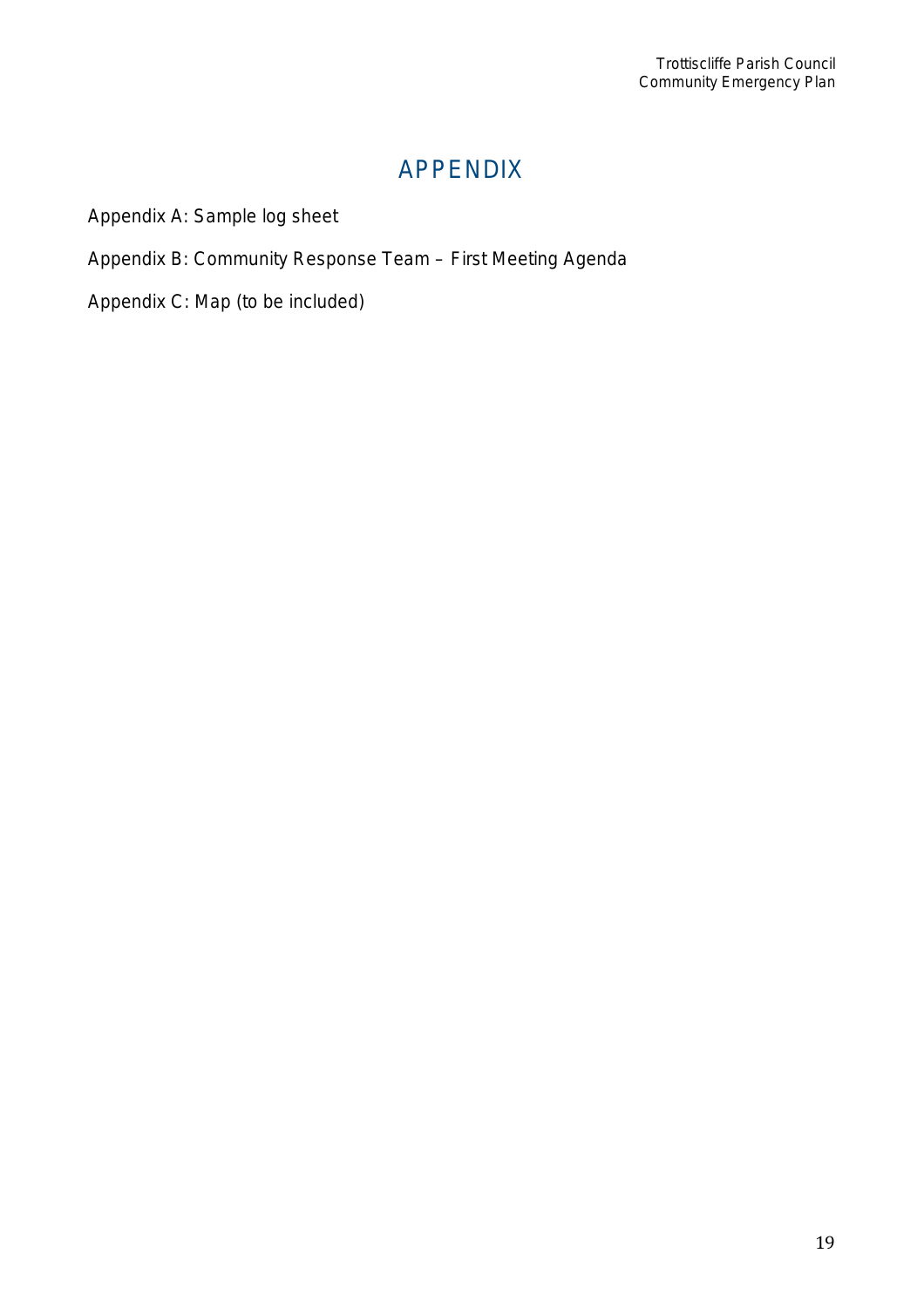## APPENDIX A. SAMPLE LOG SHEET

All actions need to be logged throughout an emergency and this can be used as proof when saying what you did and why. It is also a useful tool when giving out information and briefings.

| Date | Time | Action | <b>Initials</b> |
|------|------|--------|-----------------|
|      |      |        |                 |
|      |      |        |                 |
|      |      |        |                 |
|      |      |        |                 |
|      |      |        |                 |
|      |      |        |                 |
|      |      |        |                 |
|      |      |        |                 |
|      |      |        |                 |
|      |      |        |                 |
|      |      |        |                 |
|      |      |        |                 |
|      |      |        |                 |
|      |      |        |                 |
|      |      |        |                 |
|      |      |        |                 |
|      |      |        |                 |
|      |      |        |                 |
|      |      |        |                 |
|      |      |        |                 |
|      |      |        |                 |
|      |      |        |                 |
|      |      |        |                 |
|      |      |        |                 |
|      |      |        |                 |
|      |      |        |                 |
|      |      |        |                 |